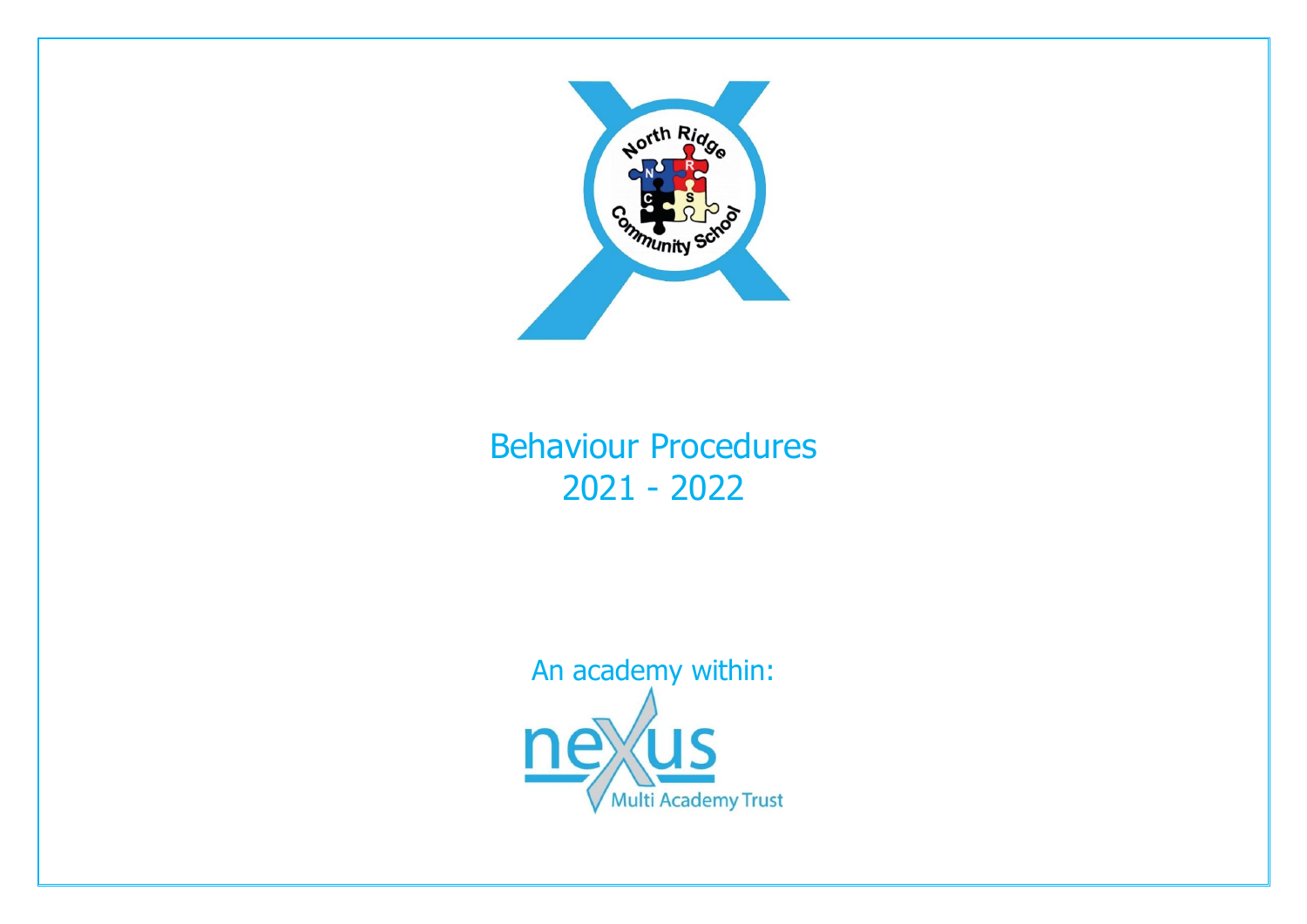



# "Learning together; to be the best we can be"

### **Introduction**

The focus of this document is to develop a positive climate within North Ridge Community School that insist upon high standards of behaviour. It is the primary aim of our school that every member of the school community feels respected and valued and that each person is treated fairly and well. We are a caring community whose values are built on mutual trust and respect for all.

#### **Our aims are for all staff to:**

- Deal with behaviour calmly and consistently
- Model acceptable behaviour
- Acknowledge good behaviours regularly
- Offer pupils strategies to deal with their emotions and chose more acceptable behaviours
- Be friendly and approachable
- Use de-escalations techniques

#### **Our aim for all pupils is to:**

- Feel safe and be protected from harm
- Be treated with respect and dignity and feel valued as an important member of school
- Understand that their actions have consequences
- For pupils to develop their own strategies for managing their own feelings and behaviour
- Learn how to deal with real life situations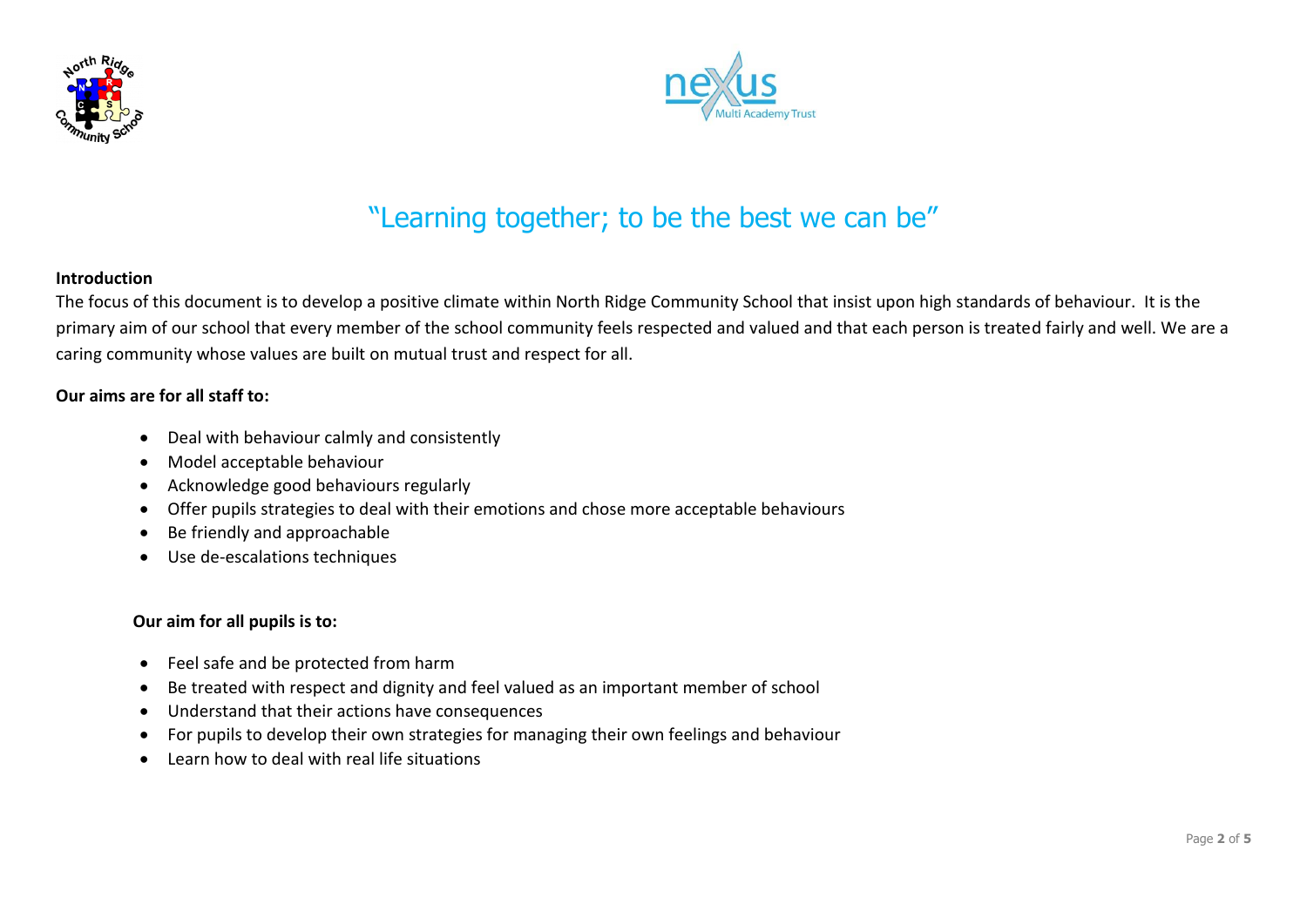



#### **Behaviour**

North Ridge Community School has high expectations for behaviour and recognises the importance of good relationships as part of this. Trust and respect as part of a good, well established relationship, takes time to develop. As a school we support pupils to develop these relationships and use the strength of adult-pupil relationships to deal with unacceptable behaviours. In any circumstances of a staff member dealing with challenging behaviour both staff and pupils will be supported to discuss the incident (where and when appropriate and in a way best suited to the pupil) in order to resolve it and to rebuild relationships. Following the discussion it is important that good relationships are restored and that the incident is **not commented on again**, this ensures that positive relationships are restored. It is important that during the discussion that the pupil is not criticised in any way and when possible the discussion should be overseen by a third independent person to act as a mediator

### **Behaviour Profiles**

Behaviour profiles are a working document which, following incidents of challenging behaviour, staff may create for a pupil or update as required. The aim of the behaviour profile is for it to be an accurate representation of what behaviours a pupil may exhibit but more importantly to identify potential triggers that may cause these behaviours to manifest themselves. Behaviour profiles also identify the most effective methods for dealing with each behaviour exhibited.

Behaviour profiles should note and highlight triggers as well as day to day advice for working with the pupil this should include individualised reward/consequences or extra methods of support. The main aim for all challenging behaviour is for triggers to be managed effectively or removed where possible and early intervention is paramount.

Behaviour profiles should always be reviewed following severe or extreme incidents.

Behaviour profiles are stored on Solar.

# **Recording Incidents**

Behaviour incidents must be recorded and logged onto our "Solar" system as soon as it is practically possible following each incident.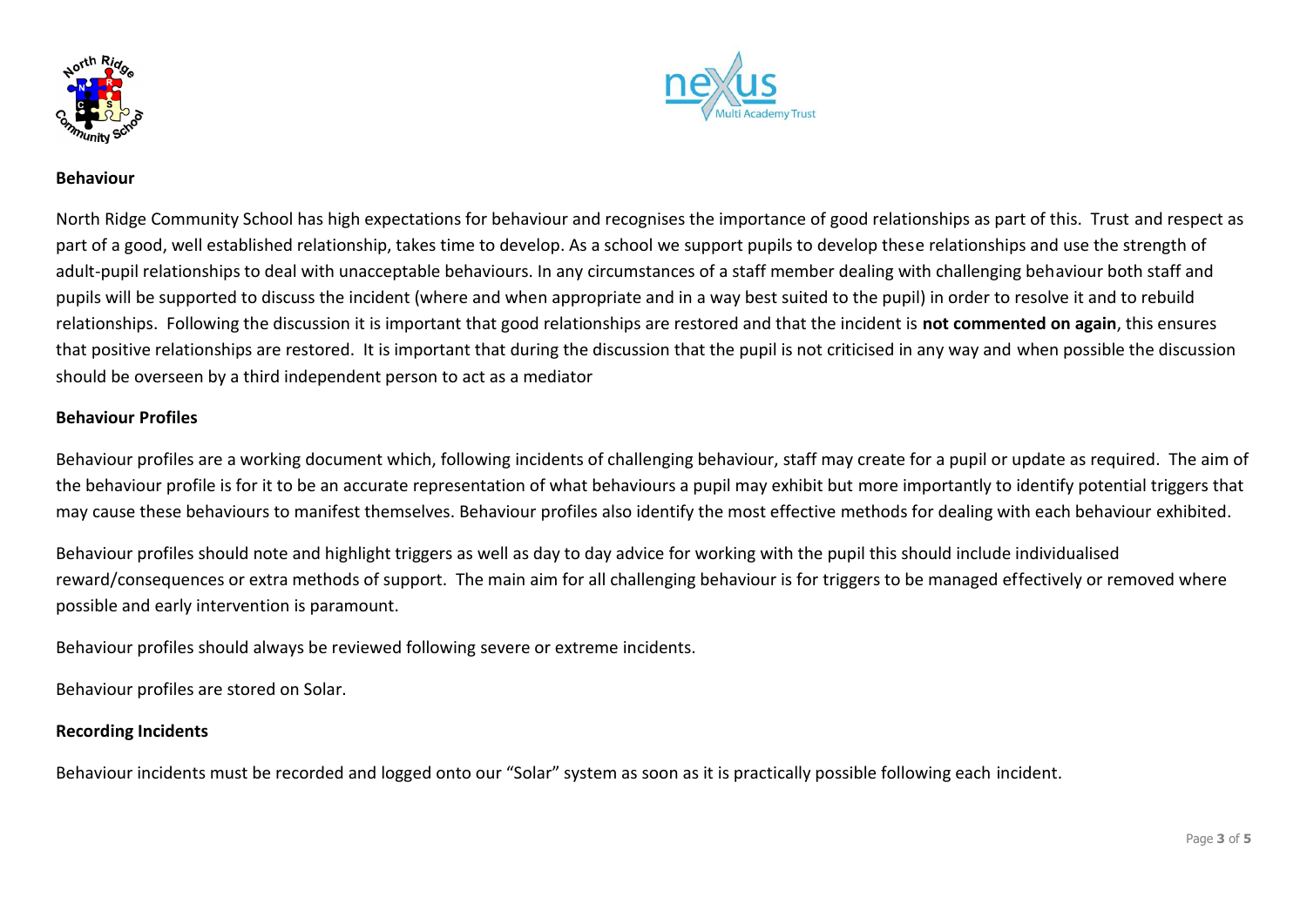



Behaviour incidents are classified as either mild, moderate, severe or extreme. All incidents are reviewed weekly and discussed at leadership meetings. Severe and extreme incidents are followed up as soon as possible with staff and the pupils involved.

### **Further Support**

During periods of challenging behaviour members of the Pupil Support Team can be called upon for support. Support can be requested by completing a referral form available in reception and to be returned to Chris Evans. Learning walks, lesson observations and the monitoring of incident forms may also lead to support being put in place for certain pupils. Initially this support will be in the form of an observation of the pupil and/or meeting with the class staff. Observations of pupils are purely supportive and only focus on the pupil and what relates to their behaviour. Following these observations support will be offered along with any additional strategies. This support will continue until either the pupil's behaviour is calmer or staff feel support is no longer necessary. Informal meetings can also be requested to aid filling in incident forms or to discuss any issues arising. Any pupils exhibiting continuing challenging behaviour will be discussed in a further meeting by the Pupil Support Team and/or SLT.

#### **Staff Health and Safety**

All incidents of violence resulting in the use of restrictive physical intervention techniques must be logged using the Solar recording system. The Deputy Head teacher/behaviour lead monitors these regularly. A summary of behaviour incidents is submitted to the LGB every term.

#### **Rewards**

At North Ridge school we recognise the specific needs of each individual pupil along with the needs of groups of pupils and as such our rewards systems are tailored to these needs. Each class runs its own rewards system that reflects the needs of the learners in the class. Each phase celebrates pupil achievements during a weekly assembly with awards for "Star of the Week", "Headteachers Award" and "Wow" moments.

All pupils are part of the House system within school. Classes in lower primary are each part of a single House, whereas classes in upper primary, secondary and post 16 have members of each of the 4 Houses within each class. Pupils are split evenly by class teachers. House points can be awarded for outstanding